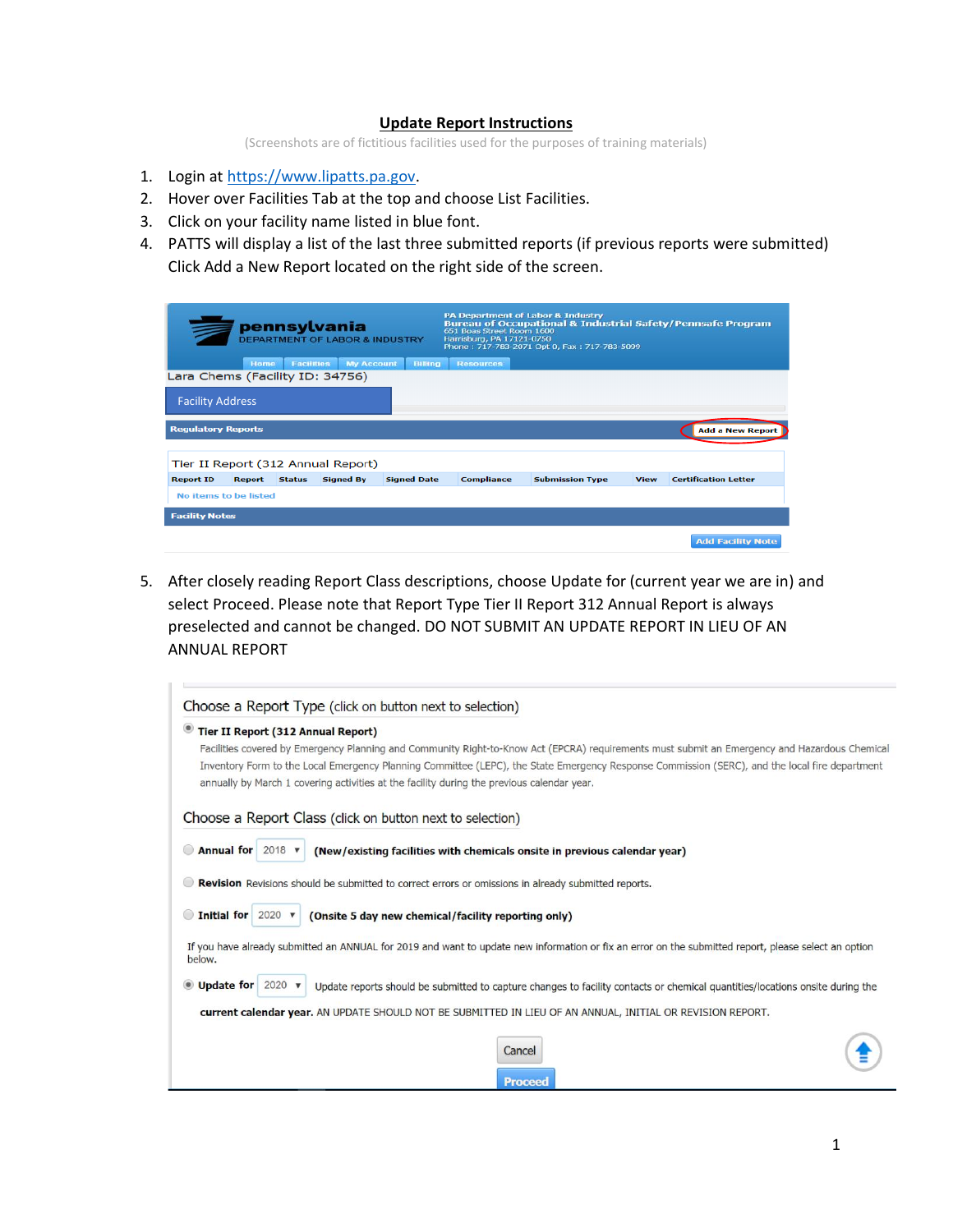6. Update Report will display 6 Steps that can be Edited:



Step 1: Facility Information- Click Edit on right-side of screen to edit the facility details

Step 2: Chemical Information- Click Add Chemicals to add a new chemical, Import Chemicals to import chemical information from other facilities you might report for e.g. a parent company that has same chemical.

- Choose the trashcan symbol to delete a chemical from list.
- Choose the Edit symbol to Edit chemical previously reported. Use this option to change Chemical Descriptions, Chemical State, Chemical Format; select Trade Secret if needed, Physical and Health hazards; Remove SDS/MSDS and replace with new SDS; Update Chemical Quantity, Location, Number of Days onsite, and Confidentiality of Storage Location. Gallon to pounds converter tool and Latitude and Longitude Coordinate tool are available in this section as well.

|                                                                                      | <b>Step 2: Review Chemical Inventory</b> |                     | Total: 1<br><b>EHS: 0</b> | EHS>TPQ: 0                    |                                  |   | <b>Add Chemicals</b> |       | <b>Import Chemicals</b>             |
|--------------------------------------------------------------------------------------|------------------------------------------|---------------------|---------------------------|-------------------------------|----------------------------------|---|----------------------|-------|-------------------------------------|
| <b>Chemical List</b>                                                                 |                                          |                     |                           |                               |                                  |   |                      |       |                                     |
| Back $\bullet$<br>Q<br>All A B C D E F G H I J K L M N O P Q R S T U V W X Y Z Other |                                          |                     |                           |                               |                                  |   |                      |       |                                     |
| <b>CAS</b><br><b>No</b>                                                              | ▲ Chemical Name                          | <b>Pure/Mix EHS</b> |                           | <b>Max Daily Amt</b><br>(lbs) | <b>EHS Exceeds</b><br><b>TPQ</b> |   | Edit Delete Is       | Valid | <b>Last Modified</b><br><b>Date</b> |
|                                                                                      |                                          |                     | All<br>▼                  |                               |                                  |   |                      |       |                                     |
| 7722841                                                                              | Hydrogen peroxide (Conc.<<br>52%         | Pure                | Non-EHS                   | 10000                         | No                               | B | ŵ                    |       | 2/11/2020<br>12:36:50 PM            |
| $\boldsymbol{\mathrm{v}}$<br>Rows per page   10<br><b>Total Results:1</b>            |                                          |                     |                           |                               |                                  |   |                      |       |                                     |

• Chemical Name in SDS section is where you select Remove and can then select Add to attach a new SDS.